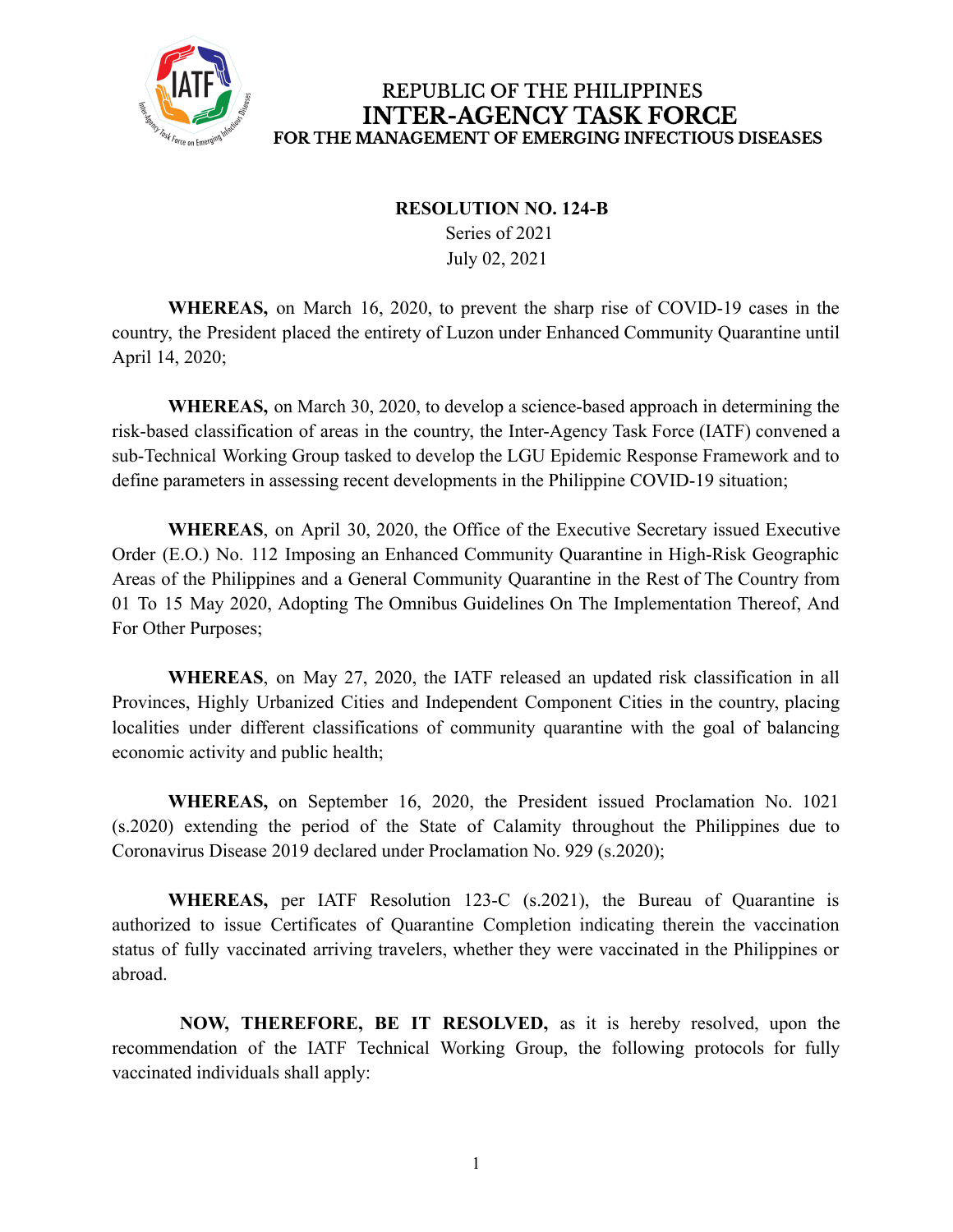

- A. An individual shall be considered as having been fully vaccinated for COVID-19:
	- i. More than or equal to 2 weeks after having received the second dose in a 2-dose series, or
	- ii. More than or equal to 2 weeks after having received a single-dose vaccine.
	- iii. The vaccines administered to the individual are included in any of the following:
		- 1. Emergency Use Authorization (EUA) List or Compassionate Special Permit (CSP) issued by the Philippine Food and Drug Administration; or
		- 2. Emergency Use Listing of the World Health Organization.
- B. The intrazonal movement of fully vaccinated senior citizens within areas under General Community Quarantine and Modified General Community Quarantine shall continue to be allowed, subject to the presentation of a COVID-19 domestic vaccination card duly issued by a legitimate vaccinating establishment, or certificate of quarantine completion showing the holder's vaccination status as may be issued by the Bureau of Quarantine, whichever is applicable. Provided, that strict observance of minimum public health standards shall continue.
- C. For fully vaccinated individuals who are close contacts of probable and confirmed COVID-19 cases, they may undergo a shortened seven (7)-day quarantine period, provided that the individual remains asymptomatic for the duration of the seven-day period with the first day being the date immediately after the last exposure.

In the event that Reverse Transcription - Polymerase Chain Reaction (RT-PCR) Test needs to be performed, it may be done not earlier than the fifth day after the date of the last exposure.

For close contacts who may have been traced beyond the seventh day from last exposure and who have remained asymptomatic, no testing and quarantine shall be required.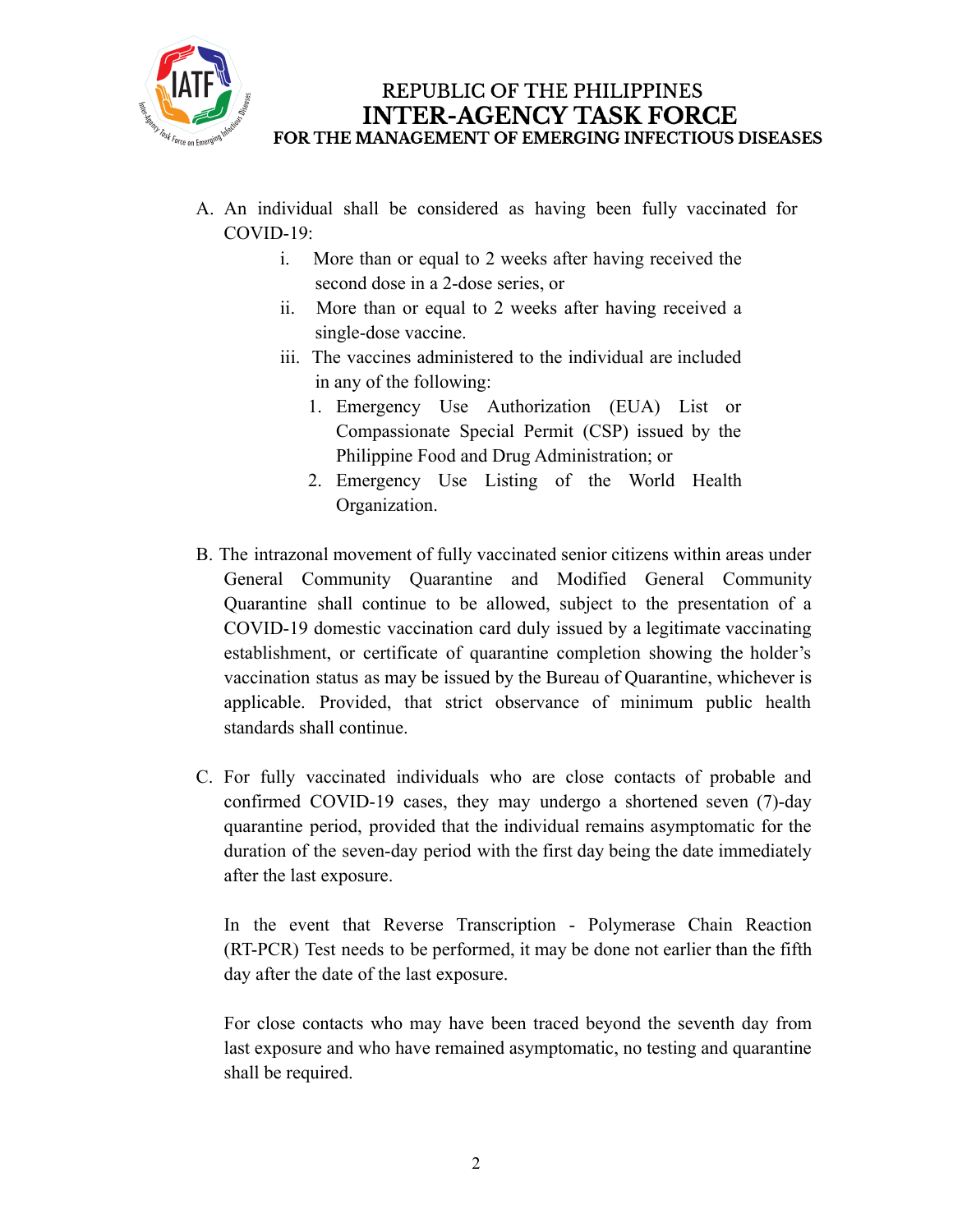

REPUBLIC OF THE PHILIPPINES **INTER-AGENCY TASK FORCE** FOR THE MANAGEMENT OF EMERGING INFECTIOUS DISEASES

Should the RT-PCR Test yield a positive result, or he/she becomes symptomatic, he/she shall follow the prescribed testing and isolation protocols.

The Department of Health and other relevant agencies are directed to amend their issuances accordingly.

D. For interzonal travel allowed under the pertinent resolutions of the IATF and provisions of the Omnibus Guidelines on the Implementation of Community Quarantine in the Philippines, as amended, the presentation of a COVID-19 domestic vaccination card duly issued by a legitimate vaccinating establishment, or certificate of quarantine completion showing the holder's vaccination status as may be issued by the Bureau of Quarantine, whichever is applicable, shall be sufficient alternatives to any testing requirement (before travel or upon arrival) which the local government unit of destination may require. Provided, that the traveler shall undergo health and exposure screening upon arrival in the local government unit of destination. Provided further, that this shall likewise apply to fully vaccinated senior citizens.

**RESOLVED FURTHER,** that the Chairperson and the Co-Chairperson shall be duly authorized to sign this Resolution for and on behalf of the Inter-Agency Task Force.

**APPROVED** via *ad referendum* this July 02, 2021**.**

**FRANCISCO T. DUQUE III** Secretary, Department of Health IATF Chairperson

**KARLO ALEXEI B. NOGRALES** Secretary, Office of the Cabinet Secretariat IATF Co-Chairperson